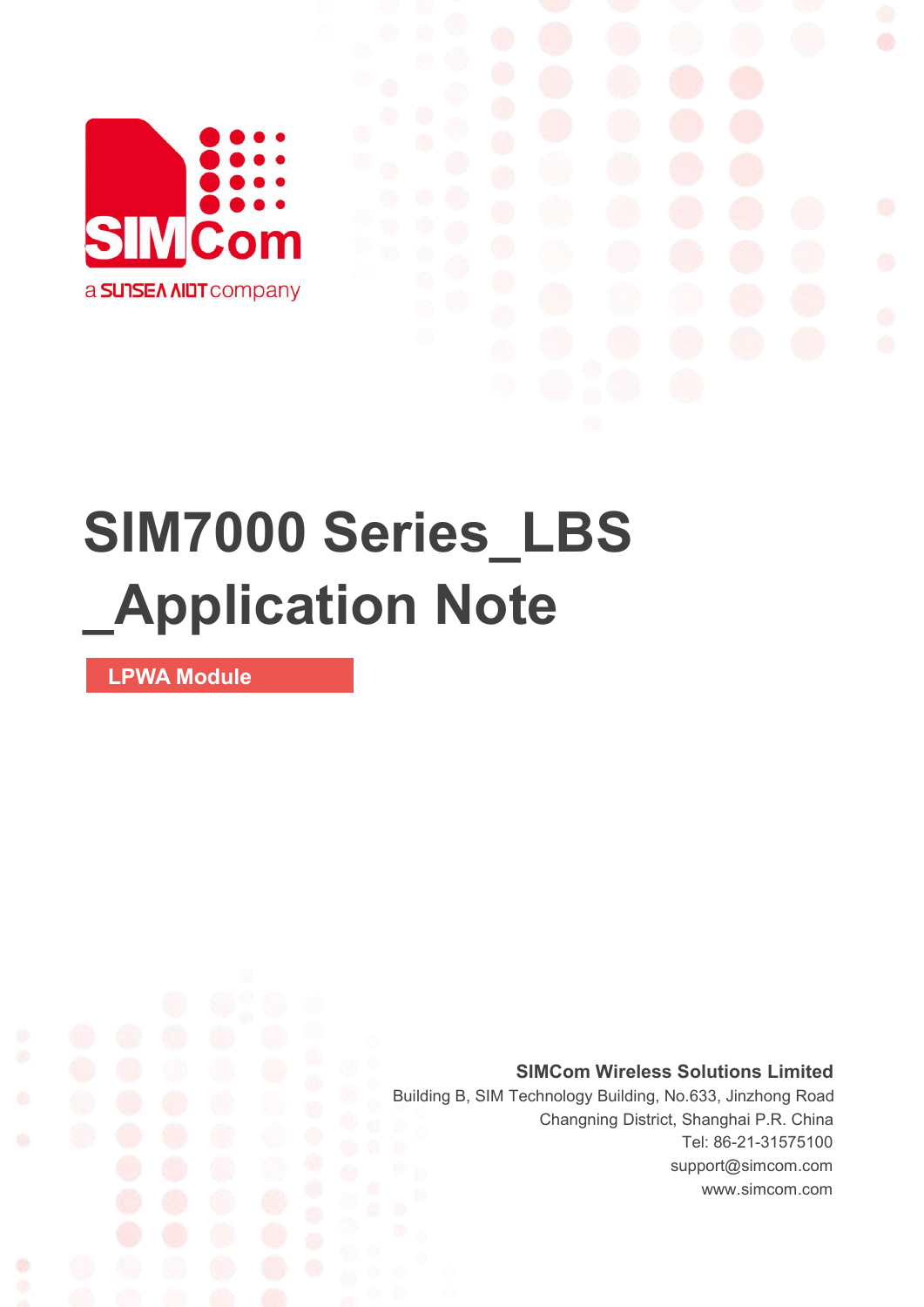

|          | IM7000 Series_LBS_Application Note |
|----------|------------------------------------|
| Version: | 1 () 1                             |
| Date:    | $^{\circ}$ 020.07.28               |
|          |                                    |

#### **GENERAL NOTES**

SIMCOM OFFERS THIS INFORMATION AS A SERVICE TO ITS CUSTOMERS, TO SUPPORT APPLICATION AND ENGINEERING EFFORTS THAT USE THE PRODUCTS DESIGNED BY SIMCOM. THE INFORMATION PROVIDED IS BASED UPON REQUIREMENTS SPECIFICALLY PROVIDED TO SIMCOM BY THE CUSTOMERS. SIMCOM HAS NOT UNDERTAKEN ANY INDEPENDENT SEARCH FOR ADDITIONAL RELEVANT INFORMATION, INCLUDING ANY INFORMATION THAT MAY BE IN THE CUSTOMER'S POSSESSION. FURTHERMORE, SYSTEM VALIDATION OF THIS PRODUCT DESIGNED BY SIMCOM WITHIN A LARGER ELECTRONIC SYSTEM REMAINS THE RESPONSIBILITY OF THE CUSTOMER OR THE CUSTOMER'S SYSTEM INTEGRATOR. ALL SPECIFICATIONS SUPPLIED HEREIN ARE SUBJECT TO CHANGE.

#### **COPYRIGHT**

THIS DOCUMENT CONTAINS PROPRIETARY TECHNICAL INFORMATION WHICH IS THE PROPERTY OF SIMCOM WIRELESS SOLUTIONS LIMITED COPYING, TO OTHERS AND USING THIS DOCUMENT, ARE FORBIDDEN WITHOUT EXPRESS AUTHORITY BY SIMCOM. OFFENDERS ARE LIABLE TO THE PAYMENT OF INDEMNIFICATIONS. ALL RIGHTS RESERVED BY SIMCOM IN THE PROPRIETARY TECHNICAL INFORMATION , INCLUDING BUT NOT LIMITED TO REGISTRATION GRANTING OF A PATENT , A UTILITY MODEL OR DESIGN. ALL SPECIFICATION SUPPLIED HEREIN ARE SUBJECT TO CHANGE WITHOUT NOTICE AT ANY TIME.

#### **SIMCom Wireless Solutions Limited**

Building B, SIM Technology Building, No.633 Jinzhong Road, Changning District, Shanghai P.R. China Tel: +86 21 31575100 Email: [simcom@simcom.com](mailto:simcom@simcom.com)

### **For more information, please visit:**

<https://www.simcom.com/download/list-863-en.html>

**For technical support, or to report documentation errors, please visit:** https://www.simcom.com/ask/ or email to: [support@simcom.com](mailto:support@simcom.com)

*Copyright © 2020 SIMCom Wireless Solutions Limited All Rights Reserved.*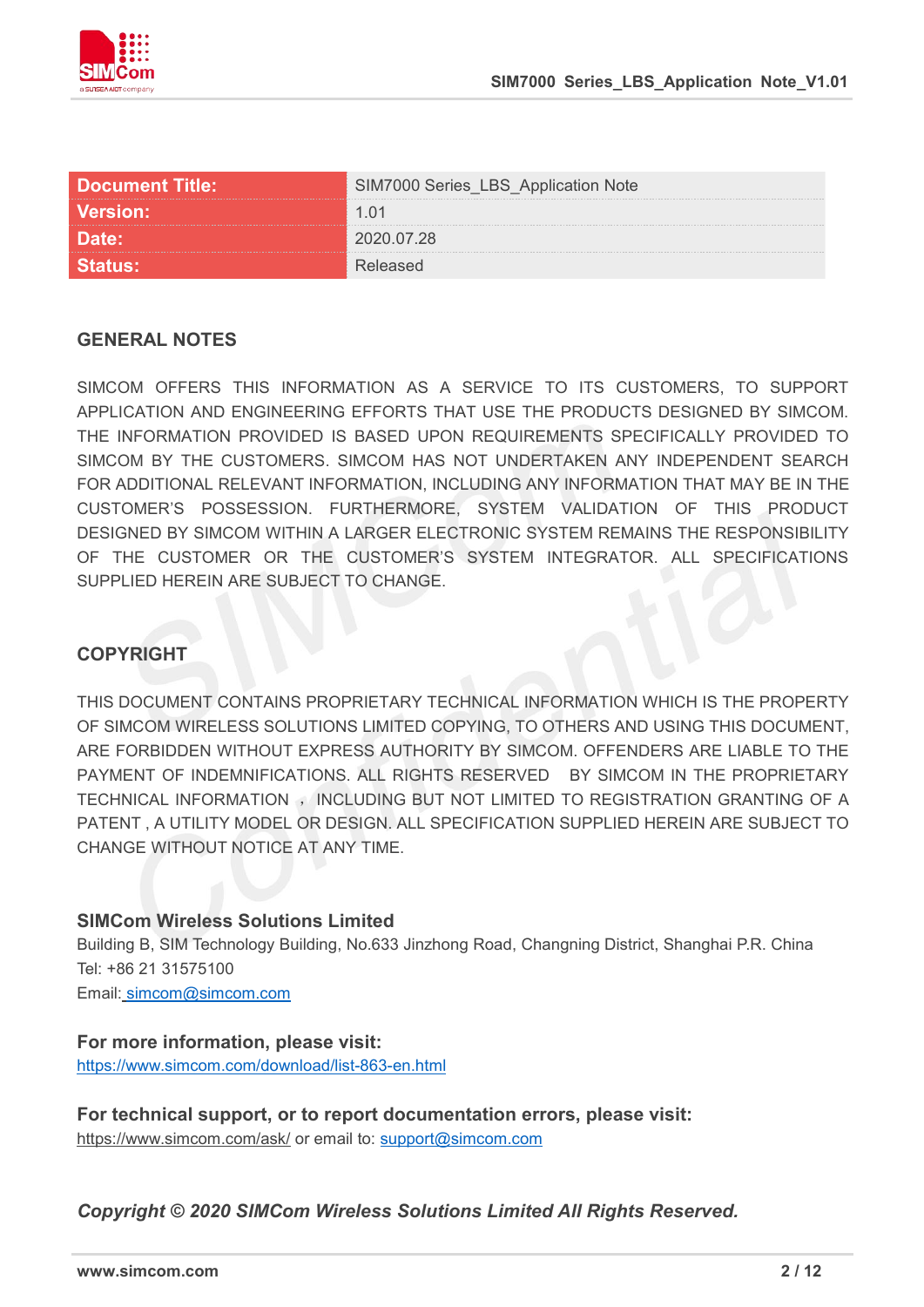

# **About Document**

#### **Version History**

| Version           | <b>IDate</b>          | <b>Owner</b> \ | What is new   |
|-------------------|-----------------------|----------------|---------------|
| V <sub>1.00</sub> | 2017.11.19 Ping.Zhang |                | First Release |
| V1.01             | 2020.07.28 Wenjie.Lai |                |               |

#### **Scope**

**This document applies to the following products**

| <b>Name</b>       | vne                                         | Size(mm) Comments |
|-------------------|---------------------------------------------|-------------------|
|                   | SIM7000E/C/A/G   Cat-M1(/NB1/EGPRS)   24*24 |                   |
| <b>SIM7000E-N</b> |                                             |                   |
| SIM7000C-N        |                                             |                   |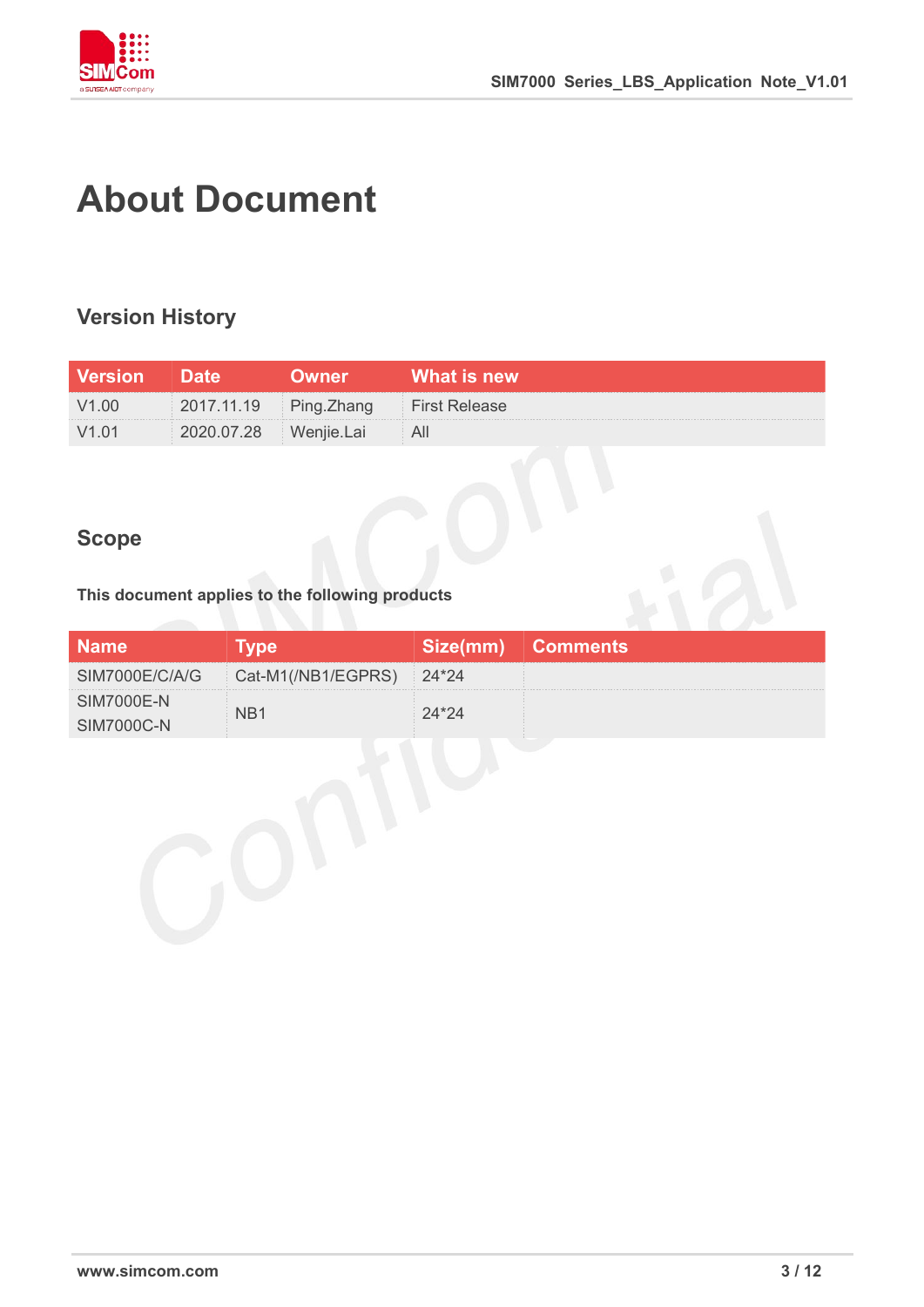

### **Contents**

| 1                       |     |  |
|-------------------------|-----|--|
|                         | 1.1 |  |
|                         | 1.2 |  |
|                         | 1.3 |  |
| $\overline{2}$          |     |  |
| 3                       |     |  |
|                         | 3.1 |  |
|                         | 3.2 |  |
| $\overline{\mathbf{4}}$ |     |  |
|                         | 4.1 |  |
| 5                       |     |  |
|                         | 5.1 |  |
|                         | 5.2 |  |
|                         | 5.3 |  |
|                         |     |  |
|                         |     |  |
|                         |     |  |
|                         |     |  |
|                         |     |  |
|                         |     |  |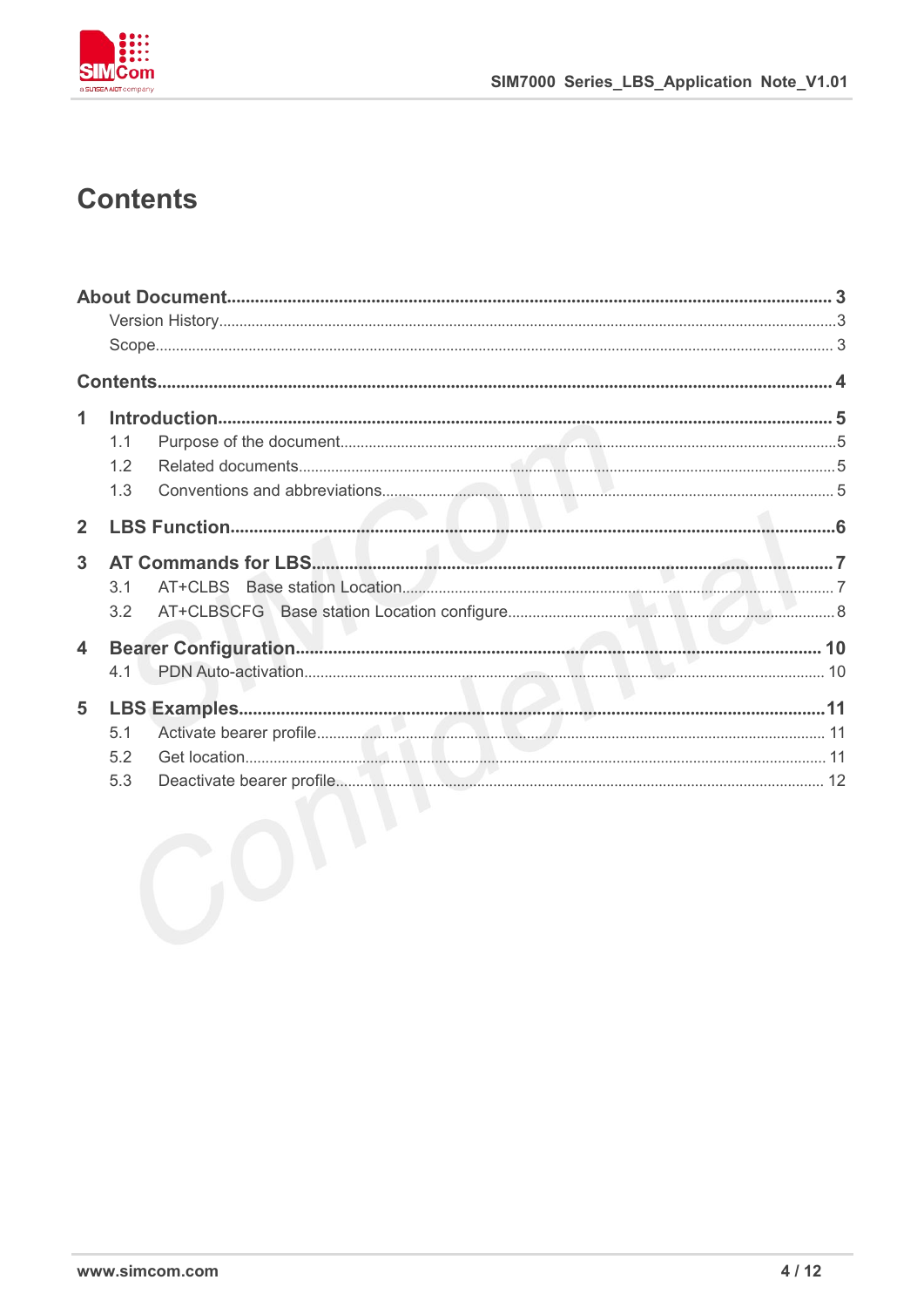

# **1 Introduction**

#### **1.1 Purpose of the document**

Based on module AT command manual, this document will introduce LBS application process.

Developers could understand and develop application quickly and efficiently based on this document.

#### **1.2 Related documents**

[1] SIM7000 Series\_AT Command Manual

#### **1.3 Conventions and abbreviations**

In this document, the GSM engines are referred to as following term:

- ME (Mobile Equipment);
- MS (Mobile Station):
- TA (Terminal Adapter);
- DCE (Data Communication Equipment) or facsimile DCE (FAX modem, FAX board);

In application, controlling device controls the GSM engine by sending AT Command via its serial interface. The controlling device at the other end of the serial line is referred to as following term:

- **•** TE (Terminal Equipment);
- DTE (Data Terminal Equipment) or plainly "the application" which is running on an embedded system;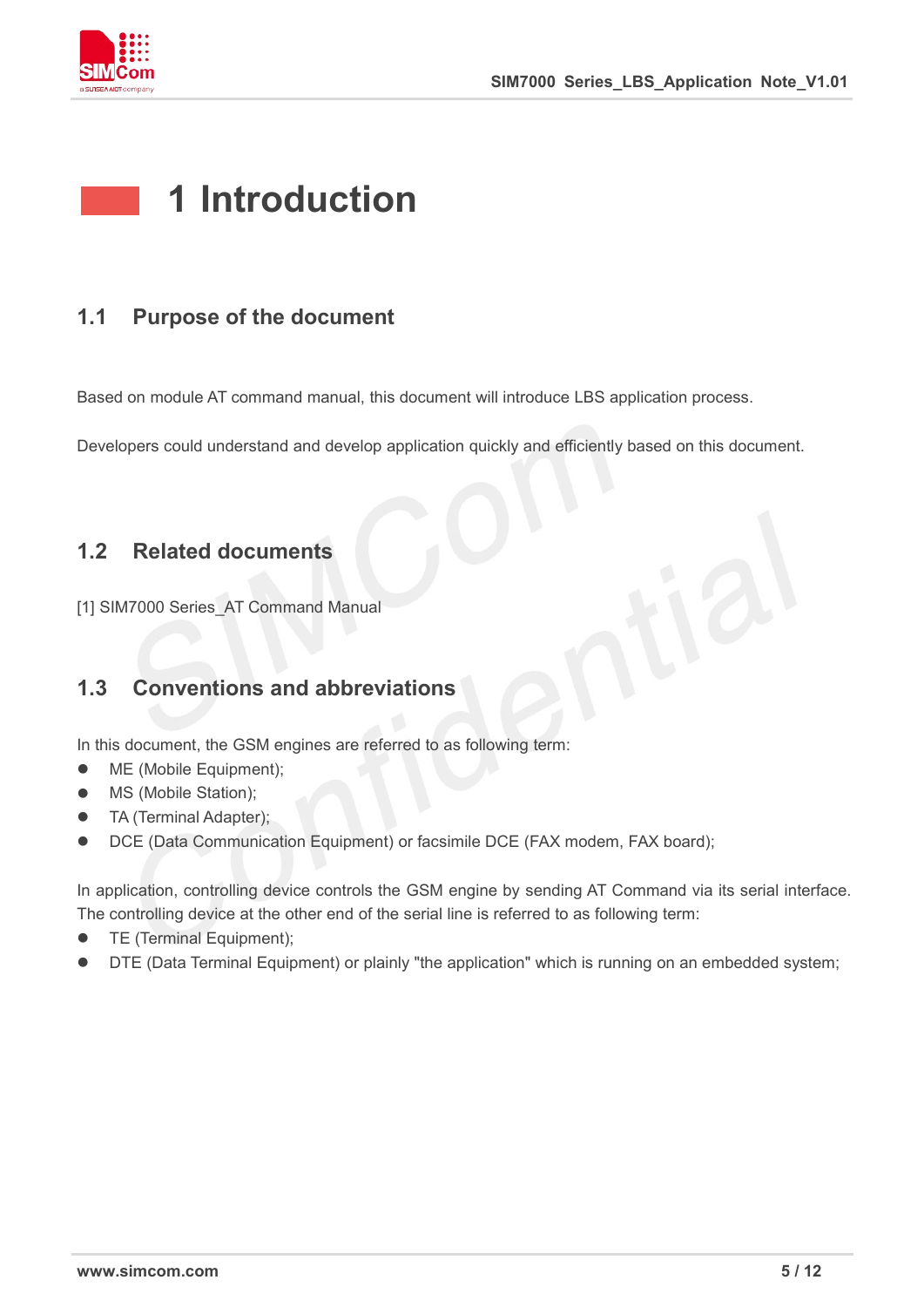

# **2 LBS Function**

LBS (Location Based Service),which acquires the location information (geographic coordinates, or geodetic coordinates) of the mobile terminal user through the telecom mobile operator's radio communication network (such as GPRS network, CDMA network) or external positioning method (such as GPS). A value-added service that provides users with corresponding services under the support of the information system (English abbreviation: GIS, Geographic Information System) platform.

The location-based service refers to a value-added service that provides the corresponding service to the user through the radio communication network or external positioning mode of the telecommunication mobile operator to obtain the location information of the mobile terminal user and the GIS platform.

It includes two meanings: first, to determine the geographic location of the mobile device or user; second, to provide various types of information services related to the location. It refers to various types of service systems related to positioning, referred to as "location services". Therefore, LBS is to use the Internet or wireless network to complete positioning and service functions between fixed users or mobile users.

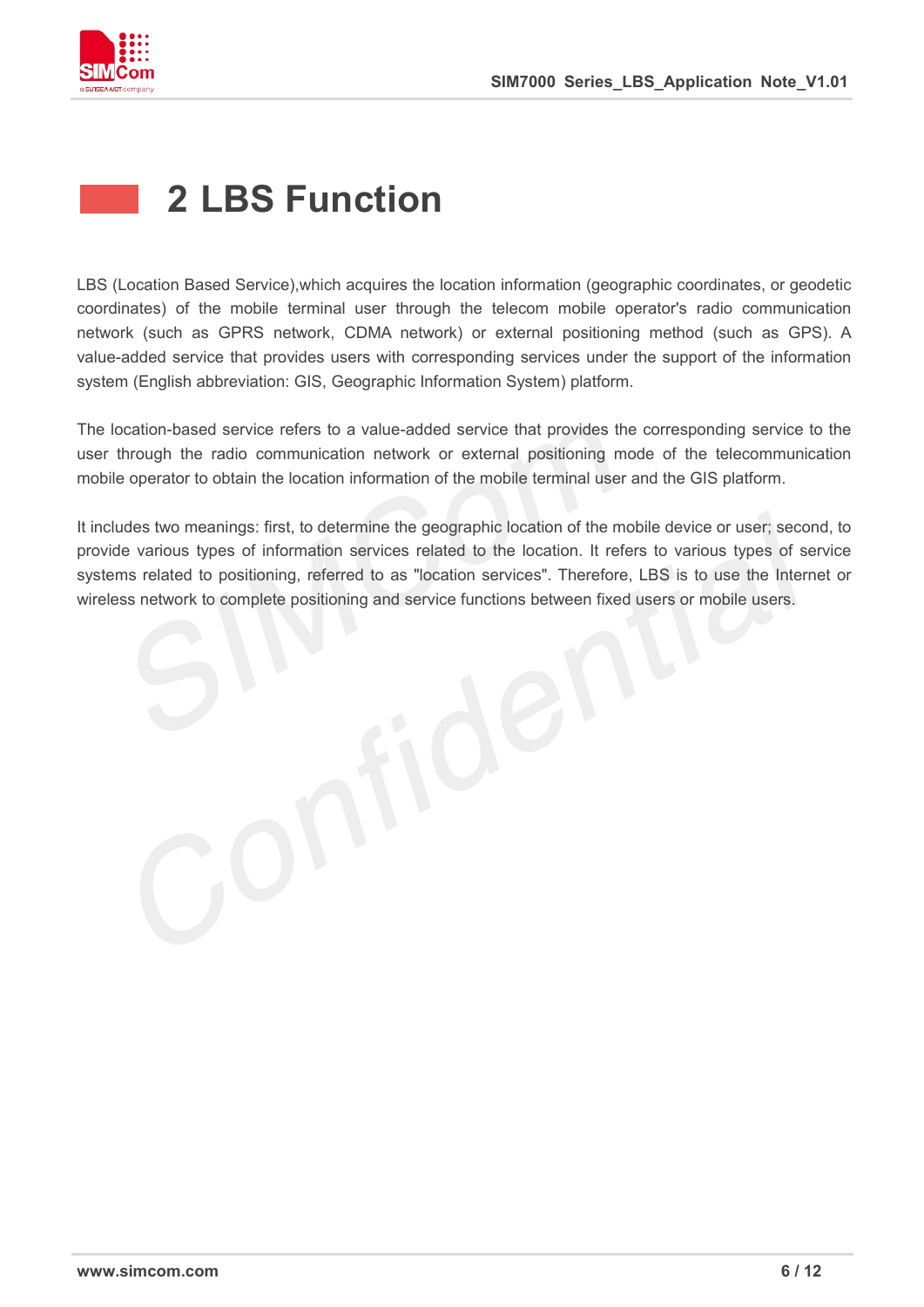

# **3 AT Commands for LBS**

| <b>Command</b>    | <b>Description</b>              |
|-------------------|---------------------------------|
| <b>AT+CLBS</b>    | Base station Location           |
| <b>AT+CLBSCFG</b> | Base station Location configure |

#### **3.1 AT+CLBS Base station Location**

| <b>AT+CLBS</b> Base station Location                                                                                                               |                                                                                                                                                                                                                                                                                                                                                                                                                                                                                                                                                                                                                                                                                             |
|----------------------------------------------------------------------------------------------------------------------------------------------------|---------------------------------------------------------------------------------------------------------------------------------------------------------------------------------------------------------------------------------------------------------------------------------------------------------------------------------------------------------------------------------------------------------------------------------------------------------------------------------------------------------------------------------------------------------------------------------------------------------------------------------------------------------------------------------------------|
| <b>Test Command</b><br>AT+CLBS=?                                                                                                                   | Response<br>+CLBS:<br>$(1,3,4,9), (1-3), (-180.000000 - 180.000000), (-90.000000 - 90.000000), (0,1)$<br>OK<br>Parameters<br>See Write Command                                                                                                                                                                                                                                                                                                                                                                                                                                                                                                                                              |
| <b>Write Command</b><br>AT+CLBS= <type>,&lt;<br/>cid&gt;,[[<longitude>,&lt;<br/>latitude&gt;],[<lon_typ<br>e&gt;]]</lon_typ<br></longitude></type> | Response<br><b>OK</b><br>1) <type>=1,get longitude and latitude<br/>+CLBS: <locationcode>[,<longitude>,<latitude>,<acc>]<br/><b>OK</b><br/>2) <type>=3,get access times<br/>+CLBS:<br/><locationcode>[,<times>]<br/>OK<br/>3) <type>=4,get longitude latitude and date time<br/>+CLBS: <locationcode>[,<longitude>,<latitude>,<acc>,<date>,<time>]<br/><b>OK</b><br/>4) <type>=9, report positioning error<br/>+CLBS: &lt; locationcode&gt;<br/><b>OK</b><br/>If error is related to ME functionality:<br/>+CME ERROR: <err></err></type></time></date></acc></latitude></longitude></locationcode></type></times></locationcode></type></acc></latitude></longitude></locationcode></type> |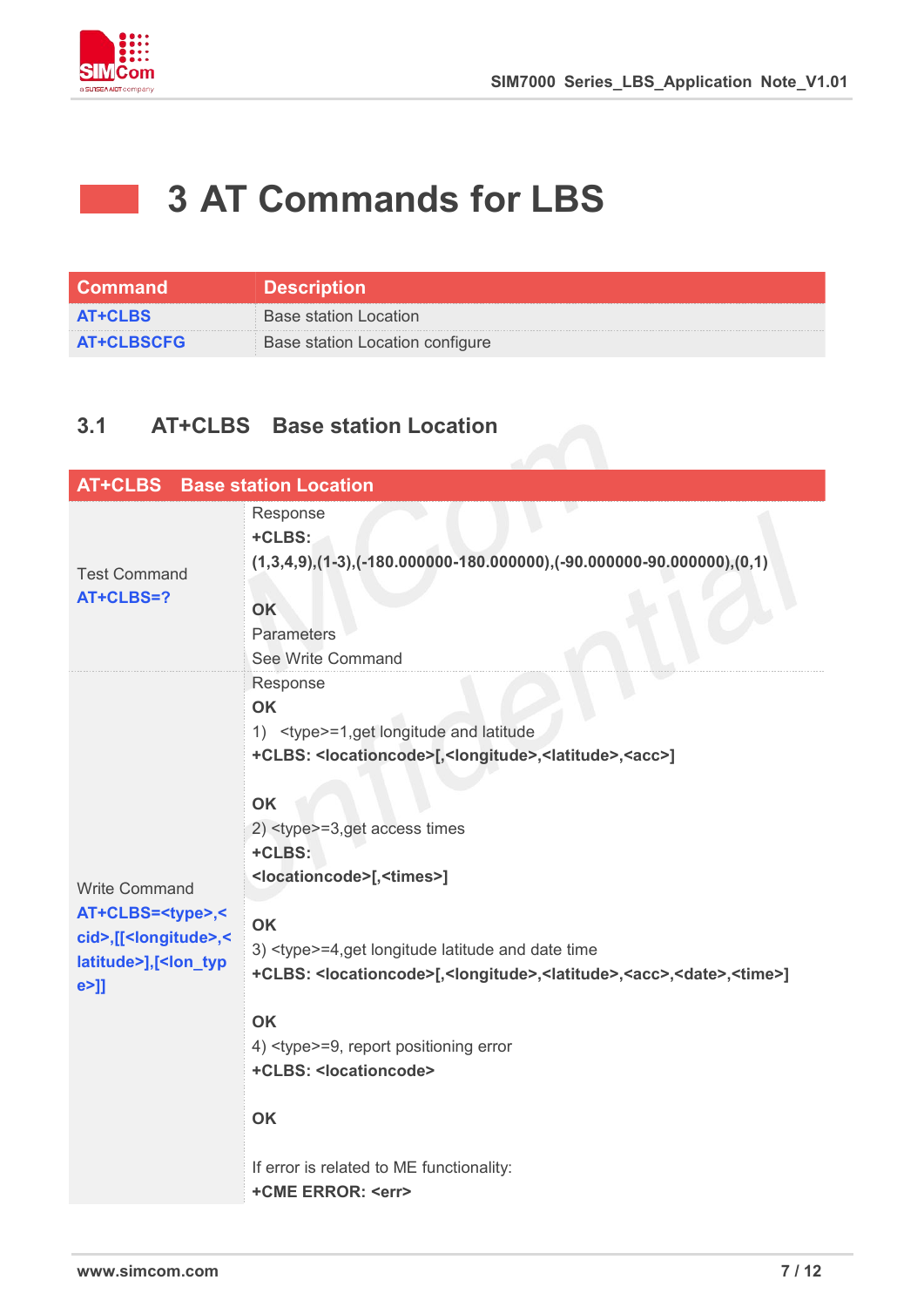

|           | Parameters                    |                                                                                   |
|-----------|-------------------------------|-----------------------------------------------------------------------------------|
|           | <type></type>                 |                                                                                   |
|           |                               | Use 3 cell's information<br>1                                                     |
|           |                               | Get access times<br>3                                                             |
|           |                               | Get longitude latitude and date time<br>4                                         |
|           |                               | Report positioning error<br>9                                                     |
|           | $<$ cid $>$                   | Network parameters, refer to AT+SAPBR                                             |
|           | <locationcode></locationcode> | $\overline{0}$<br><b>Success</b>                                                  |
|           |                               | If the operation failed, the location code is not 0, such as:                     |
|           |                               | <b>Location Failed</b><br>1                                                       |
|           |                               | Time Out<br>2                                                                     |
|           |                               | <b>NET Error</b><br>3                                                             |
|           |                               | <b>DNS Error</b><br>4                                                             |
|           |                               | Service Overdue<br>5                                                              |
|           |                               | <b>Authenticate Failed</b><br>6                                                   |
|           |                               | 7 Other Error                                                                     |
|           |                               | 80 Report LBS to server success                                                   |
|           |                               | Report LBS to server parameter error<br>81                                        |
|           |                               | Report LBS to server failed<br>82                                                 |
|           | <longitude></longitude>       | Current longitude in degrees                                                      |
|           | <latitude></latitude>         | Current latitude in degrees                                                       |
|           | $rac{c}{a}$                   | Positioning accuracy                                                              |
|           | <lon_type></lon_type>         | The type of longitude and latitude                                                |
|           |                               | $Q$ WGS84, the default type                                                       |
|           |                               | GCJ02                                                                             |
|           | <times></times>               | Access service times                                                              |
|           | <date></date>                 | Service date                                                                      |
|           | <time></time>                 | Service time                                                                      |
| Reference | <b>Note</b>                   |                                                                                   |
|           |                               | If customers feel that the positioning error is too large, <type>=9 can be</type> |
|           |                               | used to report this information. The error can be improved by this information.   |

### **3.2 AT+CLBSCFG Base station Location configure**

|                     | AT+CLBSCFG Base station Location configure |
|---------------------|--------------------------------------------|
|                     | Response                                   |
|                     | +CLBSCFG: (0,1), (1-3), "ParamValue"       |
| <b>Test Command</b> |                                            |
| AT+CLBSCFG=?        | <b>OK</b>                                  |
|                     | <b>Parameters</b>                          |
|                     | See Write Command                          |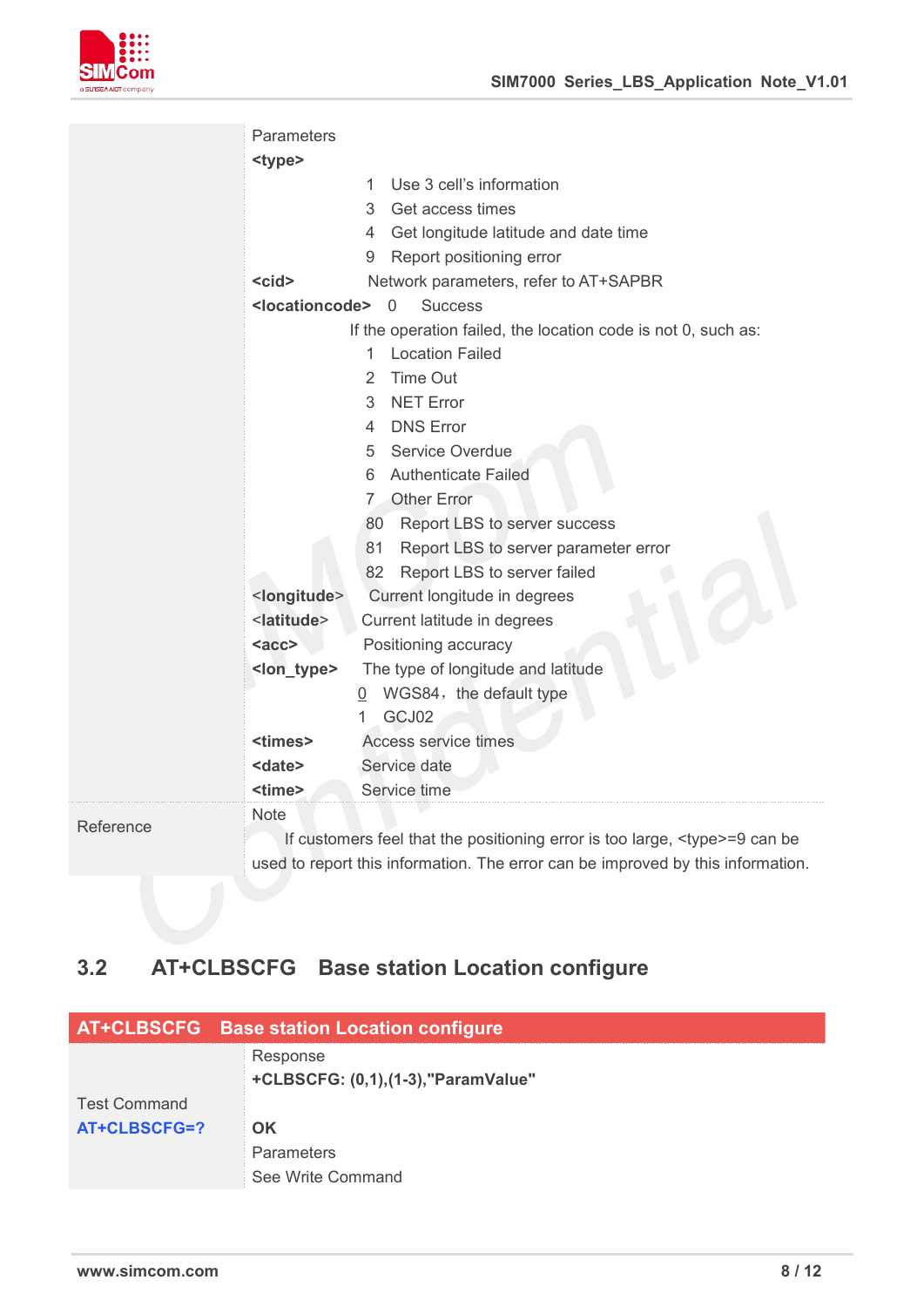

| <b>Write Command</b><br><b>AT+CLBSCFG=<ope< b=""><br/>rate&gt;,<para>[,<valu<br><math>e &gt;</math>]</valu<br></para></ope<></b> | Response<br>+CLBSCFG: 0, <para>,<value><br/>OK<br/>or<br/>OK<br/>If error is related to ME functionality:<br/>+CME ERROR: <err><br/>Parameters<br/><operate><br/>0 Read operator<br/>Set operator<br/>1.<br/>Customer ID<br/><para><br/>1<br/>2 Times have used positioning command<br/>Server's address<br/>3<br/>lbs-simcom.com:3002 (Default)<br/>The value of parameter<br/><value><br/>If <operate> is 1 and <para> is 3, <value> can be set.</value></para></operate></value></para></operate></err></value></para> |
|----------------------------------------------------------------------------------------------------------------------------------|---------------------------------------------------------------------------------------------------------------------------------------------------------------------------------------------------------------------------------------------------------------------------------------------------------------------------------------------------------------------------------------------------------------------------------------------------------------------------------------------------------------------------|
| Reference                                                                                                                        | Note<br>Server's address of "lbs-simcom.com:3002" is free. The other servers are<br>charged.<br>If you want to use the charged address, the IMEI, customer information and                                                                                                                                                                                                                                                                                                                                                |
|                                                                                                                                  | software version must be provided to SIMCom.                                                                                                                                                                                                                                                                                                                                                                                                                                                                              |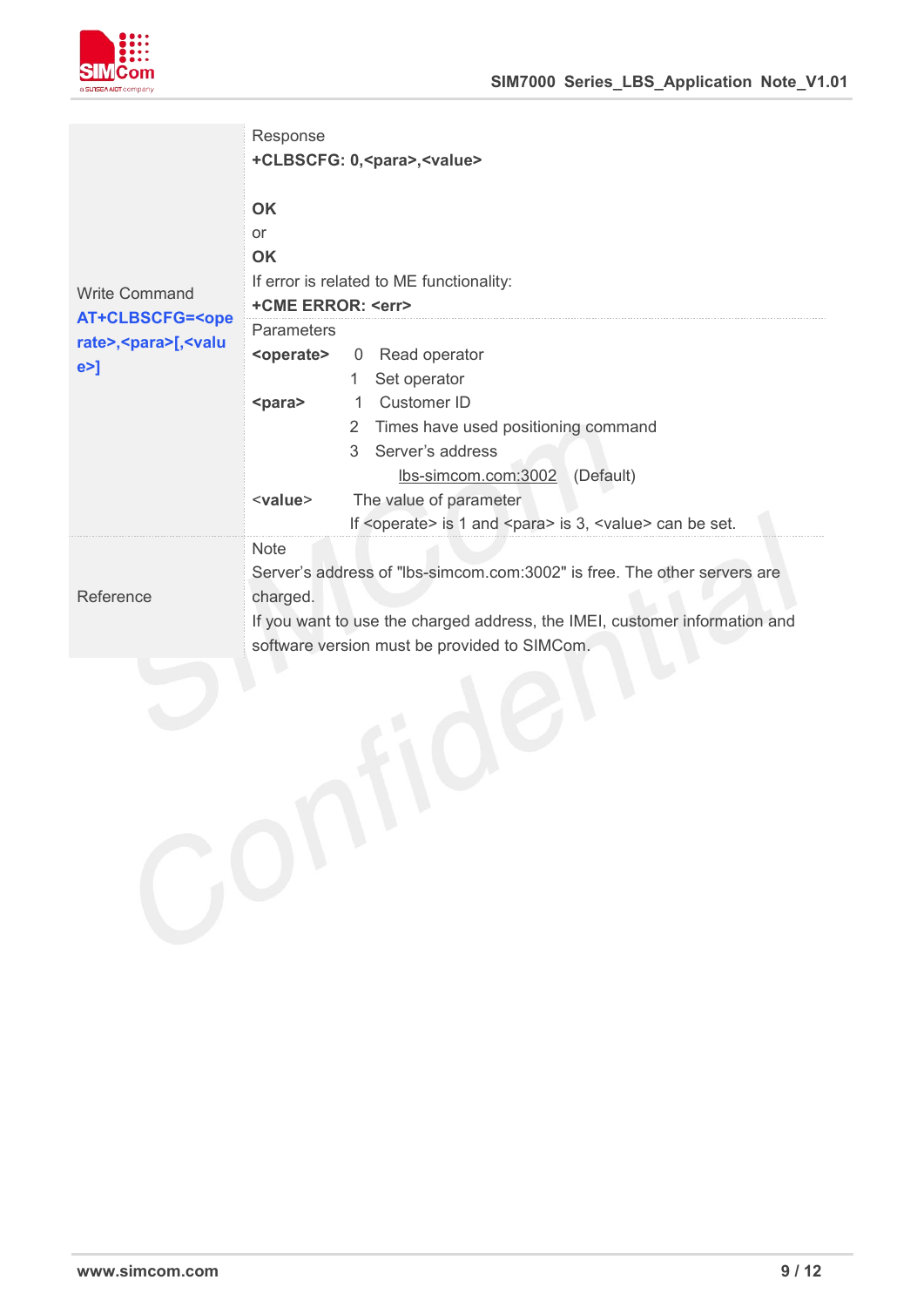

# **4 Bearer Configuration**

### **4.1 PDN Auto-activation**

| //Example of PDN Auto-activation. |                                                   |  |
|-----------------------------------|---------------------------------------------------|--|
| <b>AT+CPIN?</b>                   | //Check SIM card status                           |  |
| <b>+CPIN: READY</b>               |                                                   |  |
| <b>OK</b>                         |                                                   |  |
|                                   |                                                   |  |
| AT+CGDCONT=1,"IP","APN"           | //Configure APN for registration when needed      |  |
| <b>OK</b>                         |                                                   |  |
| AT+CSQ                            | //Check RF signal                                 |  |
| +CSQ: 27,99                       |                                                   |  |
| <b>OK</b>                         |                                                   |  |
| <b>AT+CGATT?</b>                  | //Check PS service.                               |  |
| +CGATT: 1                         | //1 indicates PS has attached.                    |  |
|                                   |                                                   |  |
| <b>OK</b>                         |                                                   |  |
| AT+COPS?                          | //Query Network information, operator and network |  |
| +COPS: 0,0,"460 01",9             | mode 9, NB-IOT network                            |  |
|                                   |                                                   |  |
| <b>OK</b>                         |                                                   |  |
| AT+SAPBR=3,1,"APN","CMNET"        | //Configure APN of bearer profile 1               |  |
| <b>OK</b>                         |                                                   |  |
| AT+SAPBR=1,1                      | //To open a wireless bearer.                      |  |
| <b>OK</b>                         |                                                   |  |
| AT+SAPBR=2,1                      | //To query IP address of wireless bearer          |  |
| +SAPBR:1,1,"10.89.193.1"          |                                                   |  |
| <b>OK</b>                         |                                                   |  |
| AT+SAPBR=0,1                      | //To close the wireless bearer                    |  |
|                                   |                                                   |  |
| <b>OK</b>                         |                                                   |  |
| +SAPBR 1: DEACT                   | Wireless bearer is released by network            |  |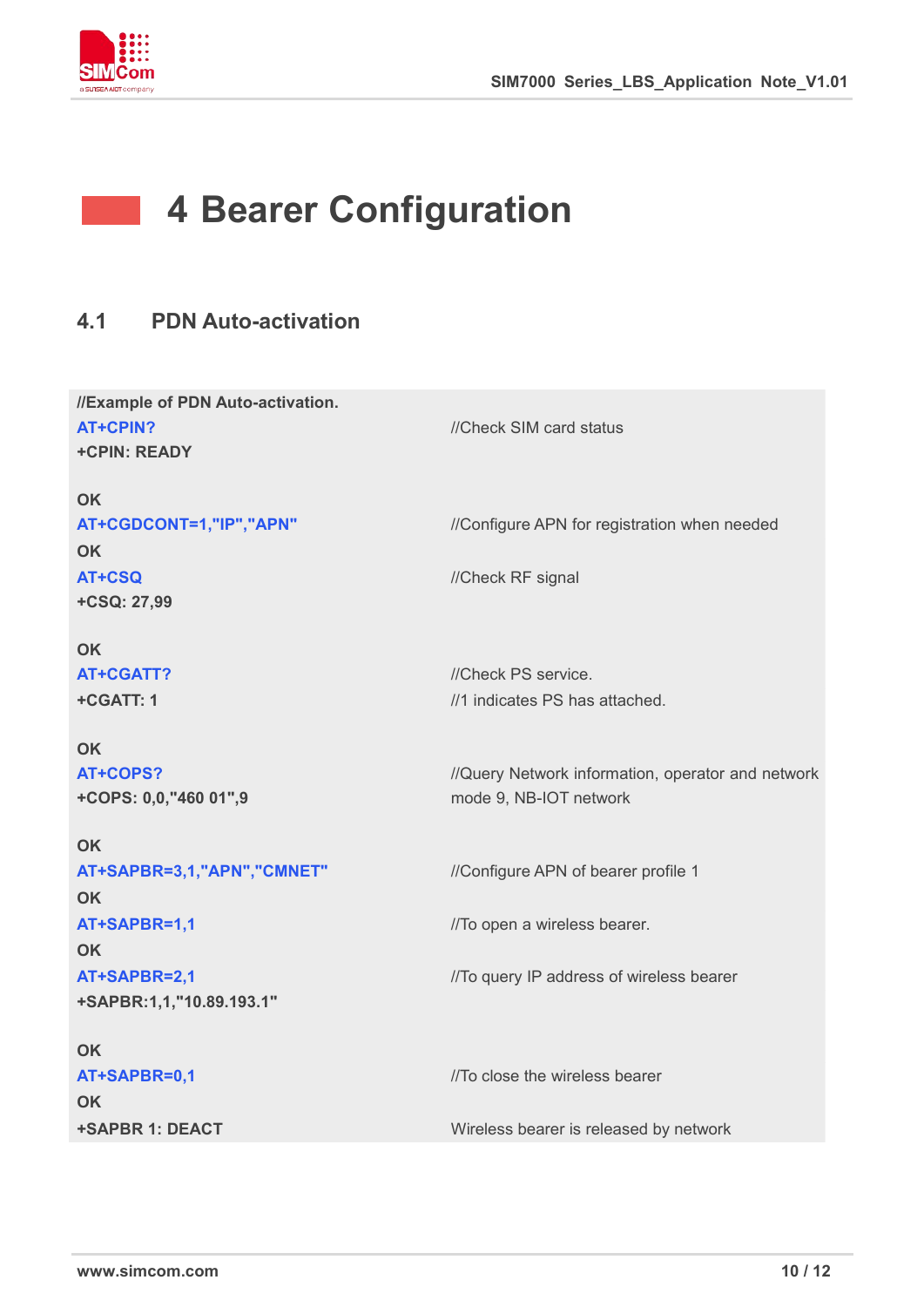

# **5 LBS Examples**

### **5.1 Activate bearer profile**

| AT+SAPBR=3,1,"APN","CMNET"<br>OK                                          | //Set the correct APN                                         |
|---------------------------------------------------------------------------|---------------------------------------------------------------|
| AT+SAPBR=1,1                                                              | //Active bearer context                                       |
| <b>OK</b>                                                                 |                                                               |
| AT+SAPBR=2,1                                                              | //Read bearer parameter                                       |
| +SAPBR: 1,1,"10.89.193.1"                                                 |                                                               |
| OK                                                                        |                                                               |
| <b>Get location</b><br>5.2                                                |                                                               |
|                                                                           |                                                               |
|                                                                           |                                                               |
| AT+CLBSCFG=0,3                                                            | //Get LBS server's address                                    |
| +CLBSCFG: 0,3,"lbs-simcom.com:3002"                                       |                                                               |
| OK                                                                        |                                                               |
| AT+CLBS=1,1                                                               | //Get current longitude, latitude and Precision               |
| +CLBS: 0,121.359544,31.220071,550                                         |                                                               |
| OK                                                                        |                                                               |
| AT+CLBS=4,1                                                               | //Get current longitude, latitude, Precision and<br>date time |
| +CLBS:<br>0,121.359544,31.220071,550,2019/05/09,08:01:0<br>$\overline{7}$ |                                                               |
| OK                                                                        |                                                               |
|                                                                           |                                                               |